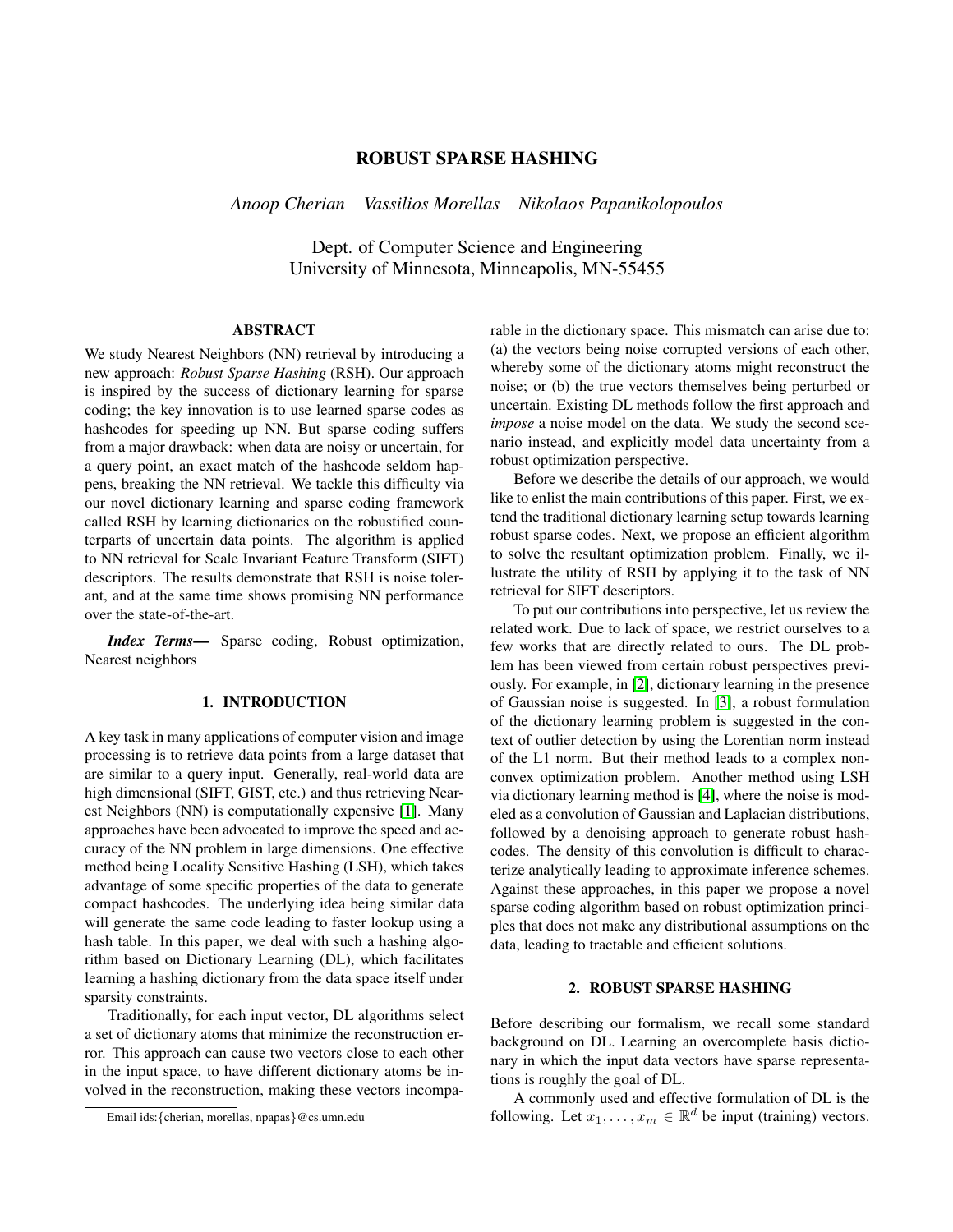We compute a dictionary  $D \in \mathbb{R}^{d \times n}$  that is overcomplete (i.e.,  $n \gg d$ ), so that each  $x_i \approx Dc_i$  for some *sparse* vector  $c_i$ . A natural optimization problem for learning D and  $c_i$  is then

<span id="page-1-0"></span>
$$
\min_{D,c_1,\dots,c_m} \sum_{i=1}^m \left(\frac{1}{2} \|x_i - Dc_i\|^2 + \beta \|c_i\|_1\right) \text{ s. t. } \|d_j\| \le 1,
$$
\n(1)

for  $j = 1, 2, \dots, d$ , where  $\beta > 0$  is a sparsity tuning parameter while the constraint  $||d_i|| \leq 1$  normalizes each column  $d_i$  of D to prevent degeneracy. Problem [\(1\)](#page-1-0) is natural but unfortunately also difficult due to its nonconvexity, so we can at best hope for locally optimal solutions. Once D is learned, a LASSO formulation as follows can used to sparse code a given data point  $x'$  to obtain the sparse code  $c'$ :

$$
c' = \operatorname{argmin}_{c} \quad \frac{1}{2} \|x' - Dc\|^2 + \beta \|c\|_1. \tag{2}
$$

The sparse code generated for a given data point  $x'$  depends on the unique correlations that  $x'$  produces with the elements in  $D$ , along with the sparsity constraints. Thus, each dissimilar data point can be expected to produce a unique active set; a suitable encoding of this active set then used as a hashcode.

Mathematically, suppose  $\mathcal{X} = \{x_1, \ldots, x_m\}$  is the set of input vectors for which we have learned a dictionary D and sparse vectors  $c_1, \ldots, c_m$  by solving [\(1\)](#page-1-0). For an arbitrary  $x \in \mathcal{X}$ , let  $J(x) := \{j_1, \ldots, j_k\}$  be the corresponding set of indices such that  $c_{j_l} \neq 0$  for  $1 \leq l \leq k$  and  $x \approx Dc$ . The set  $J(x)$  may be viewed as a hash-code for x. Indeed, we can build a data structure that stores  $D$  along with the vectors  $\mathcal X$ hashed according to  $\{J(x_1), \ldots, J(x_m)\}\$ . Though such an NN scheme seems attractive, it could be brittle in the presence of noise. Neither while building  $D$ , nor while testing a query point, do we really enforce any constraints that  $J(x)$ should be similar to  $J(\bar{x})$  whenever x and  $\bar{x}$  are similar (or strongly correlated) vectors in the original input space. Traditional dictionary learning looks at this problem from a statistical perspective, by assuming that the signal noise belongs to a well-known distribution (like Gaussian [\[2\]](#page-3-1), or Gaussian and sparse Laplacian [\[4\]](#page-3-3)) leading to sophisticated optimization problems. In symbols, suppose  $x \approx Dc$  and  $\bar{x} = (1+\gamma)x$ , for some small perturbation  $\gamma \neq 0$ . For facilitating NN retrieval, we desire  $J(x) = J(\bar{x})$ ; but since D is overcomplete there is *no guarantee* that  $c = (1 + \gamma)\bar{c}$ .

### **2.1. RSH Formulation**

Let the input (training set) be a set of nominal vectors  $\overline{X}$  =  $\{\bar{x}_1, \ldots, \bar{x}_m\}$ . Let  $\mathcal{U}(\bar{x})$  model *uncertainty* for point  $\bar{x}$ , i.e., it is some set that models perturbations in  $\bar{x}$ . To be robust against the perturbations, RSH seeks a dictionary so that all points  $x \in \mathcal{U}(\bar{x})$  have the same hash codes:  $J(x) = J(\bar{x})$ . A common approach [\[5\]](#page-3-4) is to seek an optimal solution that is immune to the worst-case uncertainty. Thus, instead of [\(1\)](#page-1-0) we consider its *robust* counterpart:

<span id="page-1-1"></span>
$$
\min_{D,c_1,...,c_m} \sum_{i=1}^m \left(\frac{1}{2} ||x_i - Dc_i||^2 + \beta ||c_i||_1\right)
$$
  
s.t.  $||d_j|| \le 1$ , for  $j = 1, 2, ..., d$   
 $x_i \in \mathcal{U}(\bar{x}_i)$ , for  $i = 1, 2, ..., m$ . (3)

Problem [\(1\)](#page-1-0) is already difficult enough, and [\(3\)](#page-1-1) is even harder because of the robustness constraints. But for a suitable choice of  $U$  we can solve [\(3\)](#page-1-1) without making it much harder than the ordinary DL problem [\(1\)](#page-1-0). Going by the robust principles [\[5\]](#page-3-4), the uncertainty set can be written as:

$$
\mathcal{U}(\bar{x}) := \{x : x = \bar{x} + Pu, ||u||_p \le 1\},\
$$

where  $P$  is an invertible matrix, and  $p$  defines the shape of the uncertainty set. Balancing between the tractability of the formulation and performance on our datasets, we decided to use *elliposidal uncertainty* for our data perturbations; this corresponds to P being a positive definite matrix and  $p = 2$ . This leads to the following two stage min-max type version of [\(3\)](#page-1-1):

<span id="page-1-2"></span>
$$
\min_{D,C} \sum_{i=1}^{m} \left(\frac{1}{2} \|\bar{x}_i + Pu_i^* - Dc_i\|^2 + \beta \|c_i\|_1\right)
$$
\nwhere  $u_i^* := \max_{\|u\| \le 1} \frac{1}{2} \|\bar{x}_i + Pu\|^2$  (4)  
\nand  $\|d_j\| \le 1$ , for  $j = 1, 2, ..., d$ ,

where  $C = [c_1, \ldots, c_m]$ . The formulation [\(4\)](#page-1-2) is the core RSH problem of this paper; so let us move onto potential algorithms for solving it.

#### **2.2. Algorithms for RSH**

The basic difference between the traditional dictionary learning problem [\(1\)](#page-1-0) and the robust formulation [\(4\)](#page-1-2) is in computing  $u^*$  which is the direction of worst case perturbation. Since  $u$ is dependent only on the nominal data points  $\bar{x}$ , we can solve for it independently of  $D$  and  $C$ . Once  $u$  is computed for each  $\bar{x}$ , [\(4\)](#page-1-2) boils down to [\(1\)](#page-1-0) where the data points are now the robustified vectors  $x' = x + Pu^*$ . To this end, the primary optimization problem that we need to tackle is in efficiently solving for  $u$ ; avoiding the subscripts for simplicity, the for-mulation in [\(4\)](#page-1-2) on  $u^*$  can be rewritten as:

<span id="page-1-3"></span>
$$
f(u) := \min_{\|u\| \le 1} \quad -\frac{1}{2} u^T P^T P u - u^T P x - \frac{1}{2} x^T x,\tag{5}
$$

At first sight [\(5\)](#page-1-3) might look bad, because the quadratic term is  $-P^{T}P$ , which is negative-definite instead of positivedefinite. That is, [\(5\)](#page-1-3) is a nonconvex quadratic program. Fortunately, because there is just one constraint, [\(5\)](#page-1-3) still remains tractable. In fact, as is well-known, for this particular type of nonconvex problems, strong-duality holds thanks to the so-called S-lemma [see e.g.[\[6\]](#page-3-5)]. Problem [\(5\)](#page-1-3) is even more special: it is a trust-region subproblem, although a nontrivial one because of the negative-definite matrix  $-P^T P$ .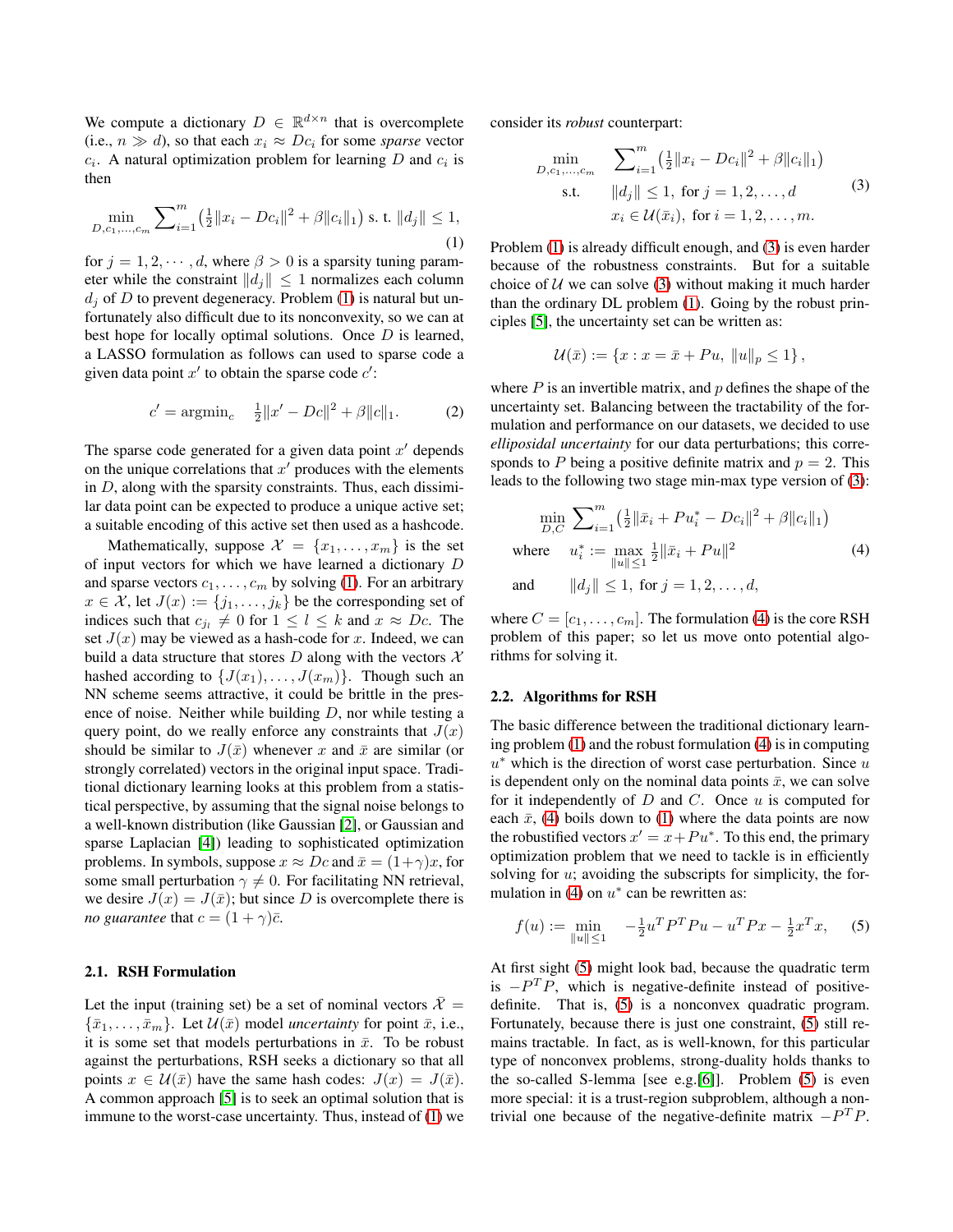Though, we can use a generic trust-region solver like the LSTRS method [\[7\]](#page-3-6) for this problem, we show below that this problem can be solved more efficiently.

#### **2.3. Efficient Implementation via Newton Descent**

Using a multiplier  $\lambda$ , the Lagrangian of [\(5\)](#page-1-3) can be written as:

$$
L(\lambda, u) := -\frac{1}{2}u^T P^T P u - u^T P x - \frac{1}{2}x^T x + \lambda (u^T u - 1)
$$

Setting  $\frac{\partial L}{\partial u} = 0$ , we have:  $u = (P^T P - 2\lambda \mathcal{I})^{-1} P x$ , where *I* is the  $\ddot{d} \times d$  identity matrix. Let  $P^T P = U \Sigma U^T$  for a unitary U and diagonal  $\Sigma$ , and substituting for u in the constraint, we have the following root finding problem in the scalar  $\lambda$ :  $x^T U^T \Sigma (\Sigma - 2\lambda \mathcal{I})^{-2} \Sigma U x = 1$ . Using the substitution  $q = \sum Ux$  and using the Hadamard product  $\hat{q} = (q \circ q)$ then leads to a simple vector equation:

<span id="page-2-0"></span>
$$
\sum_{i=1}^{d} \frac{\hat{q}_i}{(\sigma_i - 2\lambda)^2} = 1.
$$
 (6)

where  $\hat{q}_i$  is the *i*th component of  $\hat{q}$  and  $\sigma_i$  is the *i*th eigenvalue of Σ. As is clear, [\(6\)](#page-2-0) is convex in  $\lambda$  and can be efficiently solved by the *Newton-Raphson* method for a suitable initialization (assuming  $P^T P$  is reasonably well-conditioned). On an average, 3–6 times speedup was observed against the LSTRS method.

### **2.4. Computing the Uncertainty Matrix**

The parameter  $P$  of our formulation plays a crucial role in quantifying uncertainty and thus care must be taken in learning this parameter. In this paper, we propose a supervised approach by setting P to the *Lowner-Jones* uncertainty ellipsoid computed on matching data pairs. That is: suppose we have a training set of matching data pairs  $\{(x_i, x'_i), i = 1, 2, \cdots, N\}$ , where we assume  $x_i = \bar{x}$  is the nominal data point and  $x'_i = \bar{x} + \delta_i$  for some noise  $\delta_i$ . We compute the difference  $\delta_i = x_i - x'_i, i = 1, 2, \cdots, N$ . An uncertainty elliposid can be defined as an ellipsoid of *minimum volume* enclosing all the  $\delta_i$ 's. If P represents the parameters of this ellipsoid and if  $c$  is its centroid, then

<span id="page-2-1"></span>
$$
\min_{P \ge 0,c} -\log det(P) \text{ s. t. } (\delta_i - c)^T P(\delta_i - c) \le 1 \quad (7)
$$

for  $i = 1, \dots, N$ . The problem [\(7\)](#page-2-1) can be solved via the wellknown *Khachiyan* algorithm. Since we work with zero-mean data, c is generally seen to be very close to the origin and thus can be neglected.

#### **3. EXPERIMENTS**

Before describing our experiments, let us characterize our performance metrics. Let  $J(x_1)$  and  $J(x_2)$  represent the robust sparse codes for two data points  $x_1$  and  $x_2$  respectively. If  $x_1$  and  $x_2$  are true nearest neighbors, then for the success of RSH, we would expect  $J(x_1) = J(x_2)$ . Towards

<span id="page-2-2"></span>

<span id="page-2-3"></span>**Fig. 1**. Simulation results: (a) Active set size against an increasing regularization  $β$ , (b) Average NN performance against increasing regularization.

this end, we define *Basis Overlap* (BO) as:  $BO(x_1, x_2)$  :=  $|J(x_1) \cap J(x_2)|/|J(x_1) \cup J(x_2)|$ , where | | stands for the set cardinality. When BO = 1, we call it *Perfect Basis Overlap*. Next, let us define the performance metric on a dataset. Due to the unavailability of the ground truth for our datasets, the baselines were decided by a Euclidean linear scan. Suppose our query set has  $q$  inputs. For each query item  $i$ , assume k ground truth neighbors  $(G_i^k)$  were found using linear scan, followed by k nearest neighbors  $(A_i^k)$  are retrieved using the respective algorithm. Then we define  $Accuracy =$ 1  $\frac{1}{q}\sum_i |G_i^k \cap A_i^k|/|G_i^k|.$ 

**Simulations:** We would like to first highlight the importance of our robust formulation against robustness achieved via increasing the regularization constant in the LASSO formulation. Recall that regularization controls the degree to which the active coefficients corresponding to less correlated bases are shrunk towards zero, a larger regularization means shorter and more robust sparse codes. Since the length of the sparse codes play a significant role in the uniqueness of our hashing formulation, shorter codes are not desired. To show that RSH leads to longer and robust codes, we did the following experiment: we simulated 50K matching data pairs (40D) using a known  $40 \times 120$  dictionary. These vectors are later corrupted independently using Gaussian and Laplacian noise (as suggested in [\[4\]](#page-3-3)). A training set of 40K was used to learn a dictionary using the RSH framework. Next, we applied RSH to generate sparse codes for the data pairs in the test set. Figure  $1(a)$  shows the average active basis set size for increasing regularization, while Figure [1\(b\)](#page-2-3) plots the average BO between the bases in the noisy pairs, averaged on a randomly chosen 1K test vectors from the 10K test set. As is clear RSH leads to longer hashcodes and at the same time improved basis overlaps against a possible robustness achieved by increasing the regularization.

**Real Data Experiments:** The primary goal of this section is to show the robustness introduced by RSH on real data under various noise models; the idea being to show that a single robust uncertainty model (as in RSH) provides the needed robustness, that could otherwise have needed different probabilistic denoising models. Towards this end, we chose the SIFT benchmark dataset<sup>[1](#page-2-4)</sup>, which consists of eight image cat-

<span id="page-2-4"></span><sup>1</sup>www.robots.ox.ac.uk/ vgg/research/affine/index.html